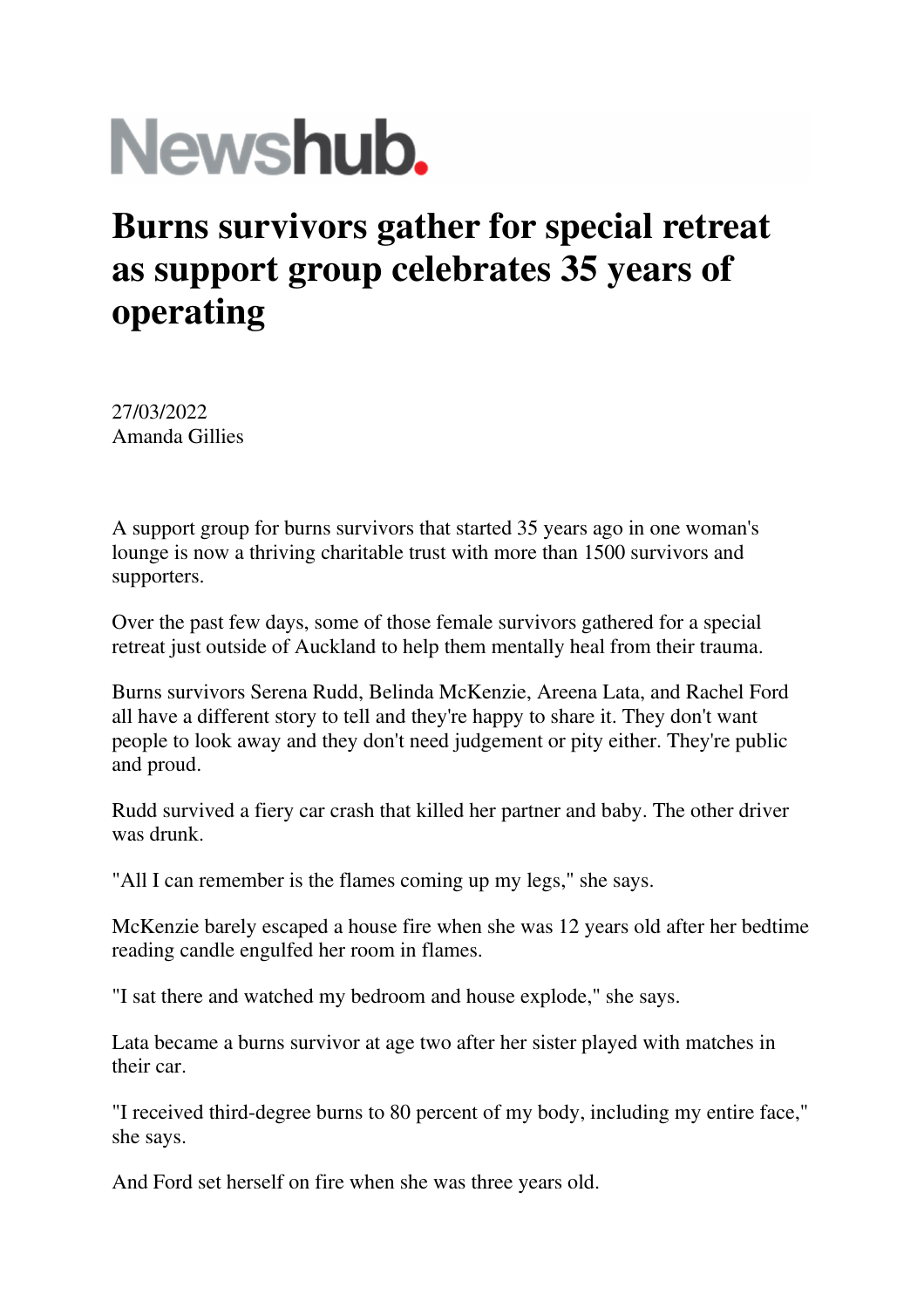"Sat down by the tree and lit a match and boof, up in flames," she says.

They're now proud to talk about their burns stories.

"I just see myself as perfect the way I am," Lata says.

"I'm happy, I've accepted who I am. I'm a survivor and nothing is stopping me from going on," Rudd adds.

"I've explained it to someone before as if I was Angelina Jolie walking into a room and everybody turns their heads saying, 'oh my goodness', and that's when you go, 'hello, yes', walking into a room. You just have to deal with it," McKenzie says.B

The ladies have gathered at a beach just out of Auckland for a four-day burn survivor retreat.

It's their chance to share their stories, be inspired, be pampered, and, in their words, accept all parts of themselves - even the bits that aren't always accepted by society.

It's raw, it's honest, and it's vulnerable. There's plenty of laughter and smiles - and a few tears - that's all part of the mental healing from severe trauma.



*Clockwise from top left: Areena Lata, Belinda McKenzie, Serena Rudd, and Rachel Ford. Photo credit: Newshub.*

"It is absolutely phenomenal, the benefits of being around women who are alike," Lata says.